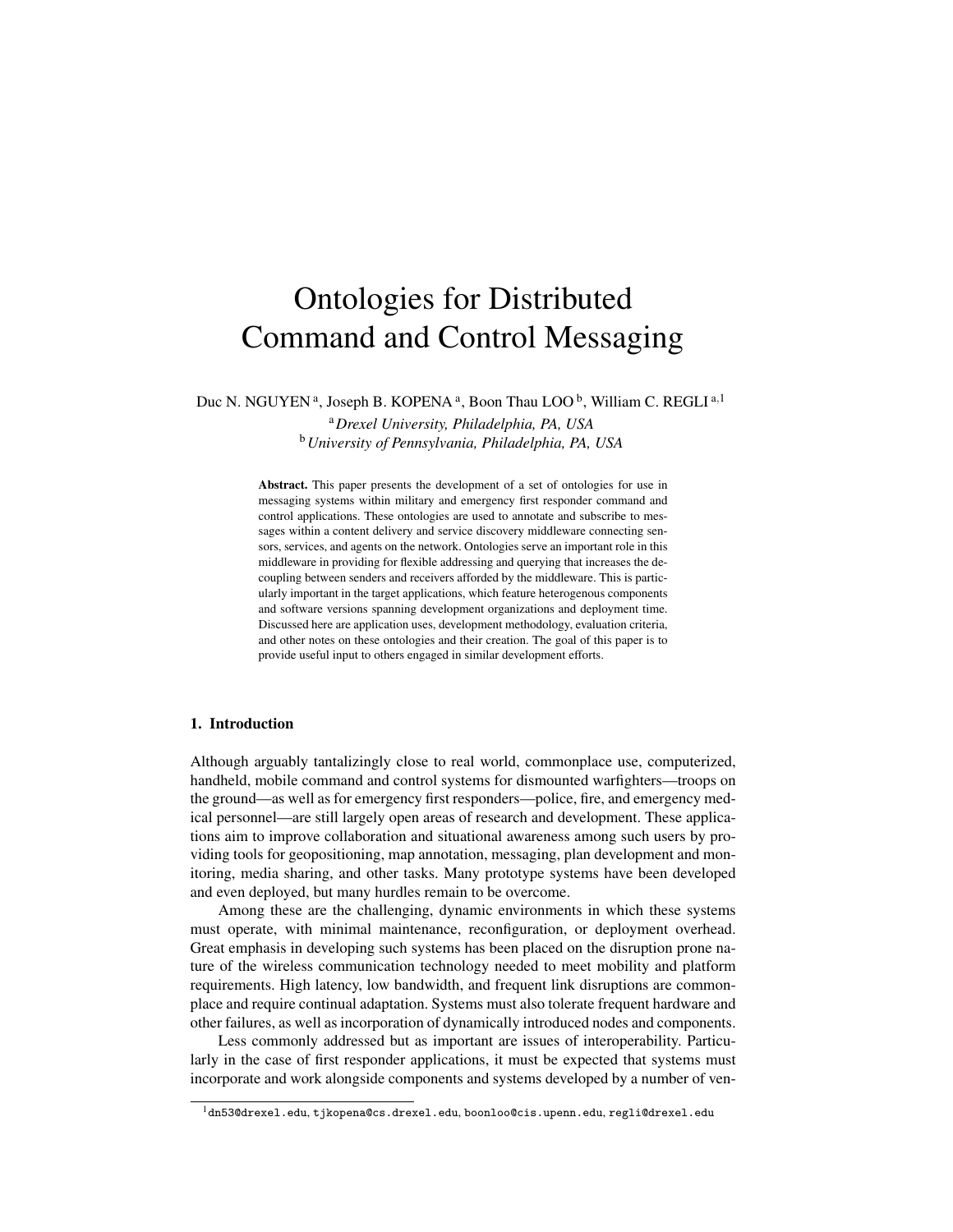dors and configured and deployed by a variety of authorities, all with differing structure, policies, and procedures. Similarly, in many cases systems must conceivably interoperate with components developed and deployed well before the lifetime of current elements, such as sensor or communication infrastructure emplaced years before use.

The authors' OntoNet [9] project aims to address many of these issues through content delivery and service discovery middleware. By providing for message publishing and subscription, OntoNet intends to provide a flexible, abstract platform for connecting sensors, services, and agents on the network. Such middleware eases system development by reducing the need for application developers to directly address and develop protocols and techniques for networking in disruption prone environments.

OntoNet also promotes flexibility via a knowledge-based approach to message addressing and matching. Messages are tagged with metadata in the Resource Description Framework (RDF) [11], while subscriptions are registered and matched as Web Ontology Language (OWL) [5] class expressions. Sets of ontologies are used to structure that metadata and queries, providing supports for the messages, services, and other entities of particular application domains.

This paper describes the development of ontologies for use in OntoNet for military and first responder command and control applications. These applications are briefly presented, along with development methodology, evaluation criteria, and other notes on these ontologies and their creation. The goal of this paper is to provide useful input to others engaged in similar development efforts.

## 2. Motivating Scenarios

Although many elements of the OntoNet project are fairly generic, particular focus is given to supporting mobile, handheld command and control (C2) systems. Both settings share many similarities in terms of feasible computing platforms, challenging networking environments, and other aspects. Although different, they also share many core structures in their underlying data and messaging patterns, and consequently the ontologies developed to support messaging in those arenas. Both settings are briefly described here.

## *2.1. Military Command and Control*

According to the Military Decision Making Process [8], the military planning process typically starts with a commander issuing orders to staff to gather data, intelligence, and issuing warning orders to lower level units involved in the operation. During this information gathering phase, the commander incorporates data and other information sources such as unit strength and readiness, terrain information, enemy capabilities, civilian areas, and past enemy activities. This usually requires collaboration among command staff and lower echelons along with querying external data sources. Upon completion of the planning phases, the orders are disseminated to subordinate units to be executed.

During operations monitoring, commanders monitor the situation from information flowing up from subordinate units and other information sources. As the operation evolves, commanders monitoring the situation collaborate between the echelons and issue updates and new orders. An alert such as an IED detection or enemy ambush issued from individual dismount soldiers is sent up to their superior commanders. Such alerts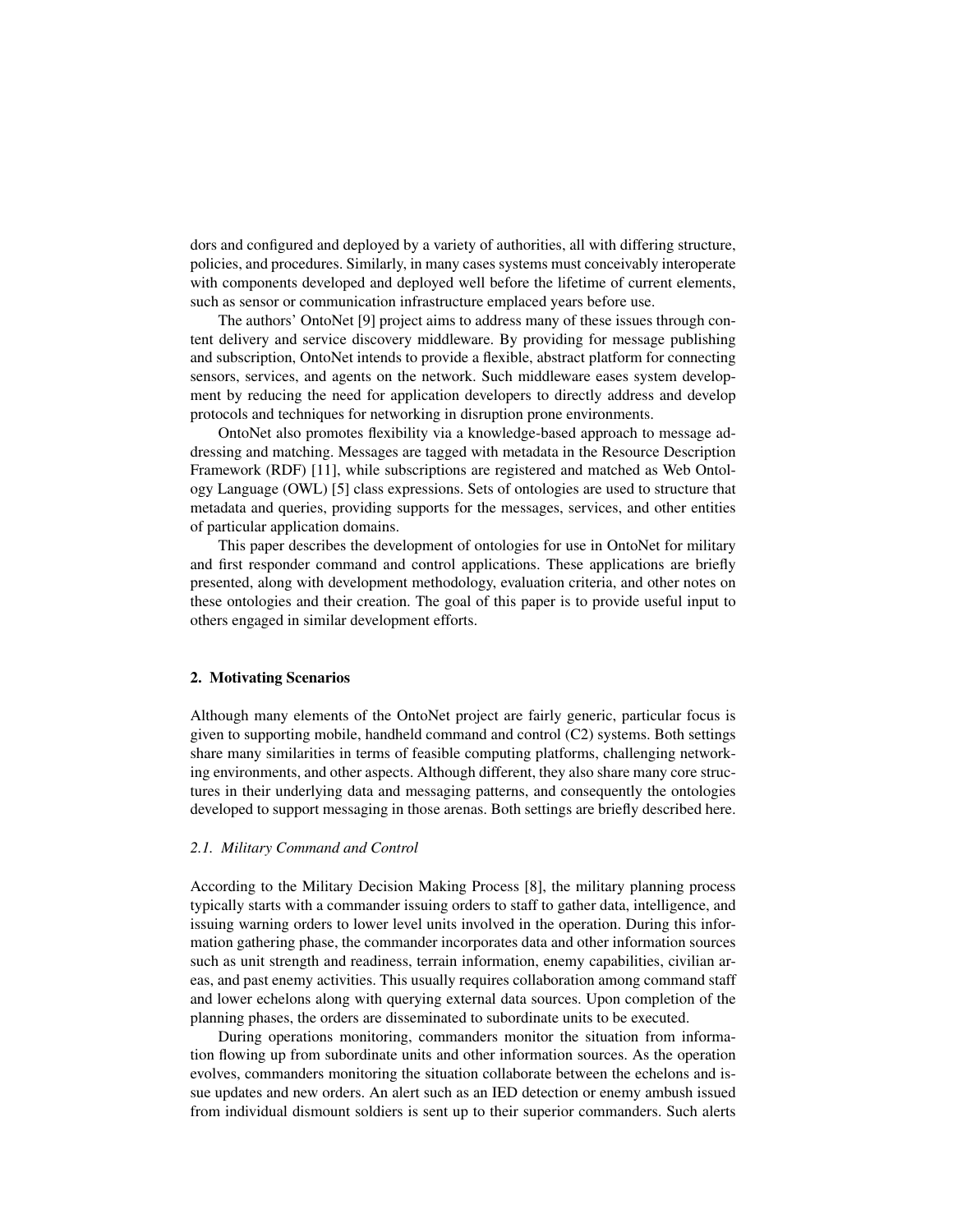may necessitate a change in the plan and commanders will update subordinates accordingly. Events from external sources and higher echelons such as missile reports also get filtered down to lower echelons and may cause changes to plans.

Similarly, lower echelon units may exchange their own collaboration messages and situation update information among themselves. This may be as simple as automated, GPS-based position updates and vital statistics reports, or as complex as ad hoc plan annotations on common map displays, shared media such as video feeds,

#### *2.2. Emergency First Responders*

Many organizations maintain response teams for chemical, biological, or radiological (CBR) incidents, such as industrial or transport accidents. Unfortunately, current best practices largely use non-integrated and redundant tools applied via manual processes. Even among well provisioned teams, critical data collection is frequently performed via clipboard and pen—a difficult task in full protective suits. Automating these processes may significantly improve team performance and efficiency but faces several challenges.

Among these are basic network connectivity and management issues. A mix of mobile and fixed nodes may be in use, fielded by a number of different organizations and potentially using low power, low cost radios. Importantly, team members must be able to operate and work together before infrastructure may be deployed, as well as in environments where disconnections are frequent and they must operate independently. These constraints may imply complex, heterogenous network topologies spanning organizations and employing mobile ad hoc and mesh networking techniques as necessary while also utilizing infrastructure such as base stations as available to gain higher performance and wider resource accessibility.

## *2.3. Command and Control Relationship*

A key aspect of OntoNet's approach is that sensors or software generate messages with associated metadata which is used to deliver those messages to the appropriate destination(s). This functionality can be used to support many tasks such as data and alert dissemination, service requests, and content retrieval. By addressing messages and destinations via declarative, ontology driven languages, the above interoperability challenges may be met with flexible, extensible, formal reasoning mechanisms. Applying that query based messaging paradigm in distributed, robust middleware also decouples message senders and receivers to a great degree, promoting rapid system integration and improved manageability.

#### 3. Background and Related Work

section details related work on the development of ontologies for their respective domains. Military Ontologies have been created and incorporated into upper and mid-level ontologies. Sensor network ontologies are being developed to augment existing data formats for better automated inference in support for discovery, matching, composition, and search. These domains, while different, have similar qualities with regard to the command hierarchy, communications infrastructure, and data flows.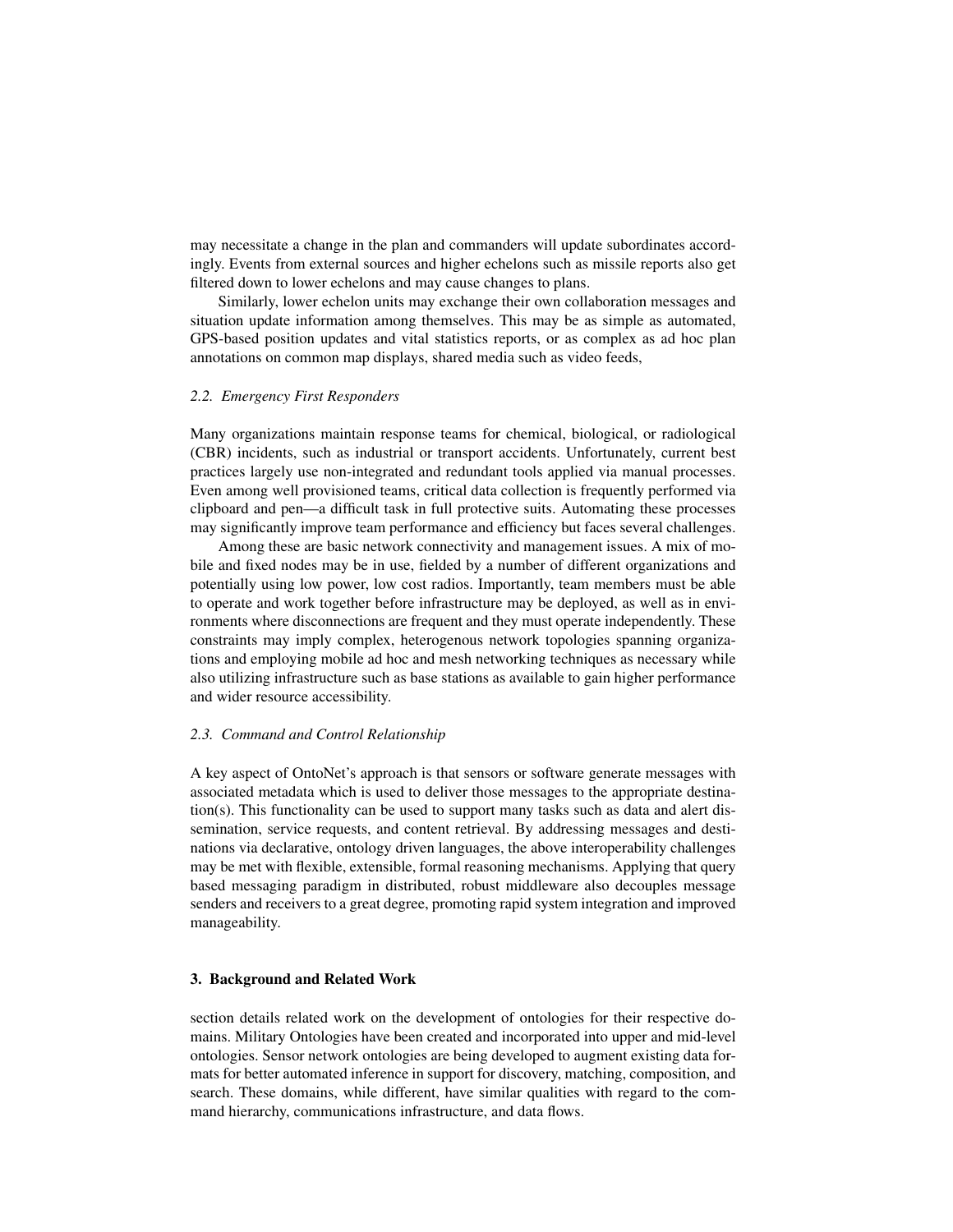# *3.1. Military Ontologies*

Anderson *et. al*[1] present an ontology of the basic categories and relationships needed to represent modern military organization. The key features of the modern military organization ontology is the echelon structure and the subordination properties associated with a modern military organization. This ontology was merged into the Suggested Upper Merged Ontology (SUMO) [12].

The typical *is a* relationship implies a hierarchy of concepts. When applied to a modern military organization, the colloquial usage does not apply for creating hierarchies of military echelons. Military echelons are related using a *subEchelon* relationship. The *subEchelon* relationship state one object is a sub-echelon of another, for example, a Company is a *subEchelon* of a Battalion. Furthermore, there are military units that are considered equivalent levels in the military echelon. For example, Regiments (typically found in French brigades) are typically in the same echelon as Battalions, i.e., regiments and battalions are both sub-echelons of a Brigade. There are also differences in terminology; e.g., a Russian infantry division is different in strength than a US infantry division.

The resulting knowledge-base created from Bowman [4] *et. al*to aid commanders in developing courses of action with respect to principles of war and military operations. The goal for this work was to construct a full ontology to determine the focal point of an opposing force, termed the "center-of-gravity" of the enemy. This is accomplished with a large enough ontology such that sufficient inferences can be made. The goal of OntoNet is to provide reasoning capabilities that balance complexity and robustness of queries.

#### *3.2. First Responder Formats*

There are several standardization efforts to create a data format for inter-agency emergency messages that span local, state, federal and non-governmental organizations.  $EDXL<sup>2</sup>$  is a suite of OASIS standards for emergency response messaging between multiple juristictions and organizational levels. The suite includes standards for distribution (EDXL-DE<sup>3</sup>), message standards (EDXL-RM<sup>4</sup>), hospital status (EDXL-HAVE), and alerting protocols (CAP). The US Department of Justice is sponsoring an effort to provide a common interchange format between jurisdictions with the Global Justics XML Data Model<sup>5</sup>. These messaging formats were created so that agencies have a common standard for interoperability. These message standards do not, however, enable automated understanding and composition of the messages without a richer ontology backing the formatting.

The OpenGIS Sensor Model Language (SensorML) [3] is a specification for geometric, dynamic and observational characteristics of sensors and sensor systems. While the goal is to provide a data format for specifying sensors, sensor systems, and processes, SensorML can be encoded for the Semantic Web.

<sup>2</sup>http://xml.coverpages.org/edxl.html

<sup>3</sup>http://docs.oasis-open.org/emergency/edxl-de/v1.0/EDXL-DE Spec v1.0.pdf

<sup>4</sup>http://docs.oasis-open.org/emergency/edxl-rm/v1.0/EDXL-RM-SPEC-V1.0.pdf

<sup>5</sup>http://it.ojp.gov/default.aspx?area=nationalInitiatives&page=1013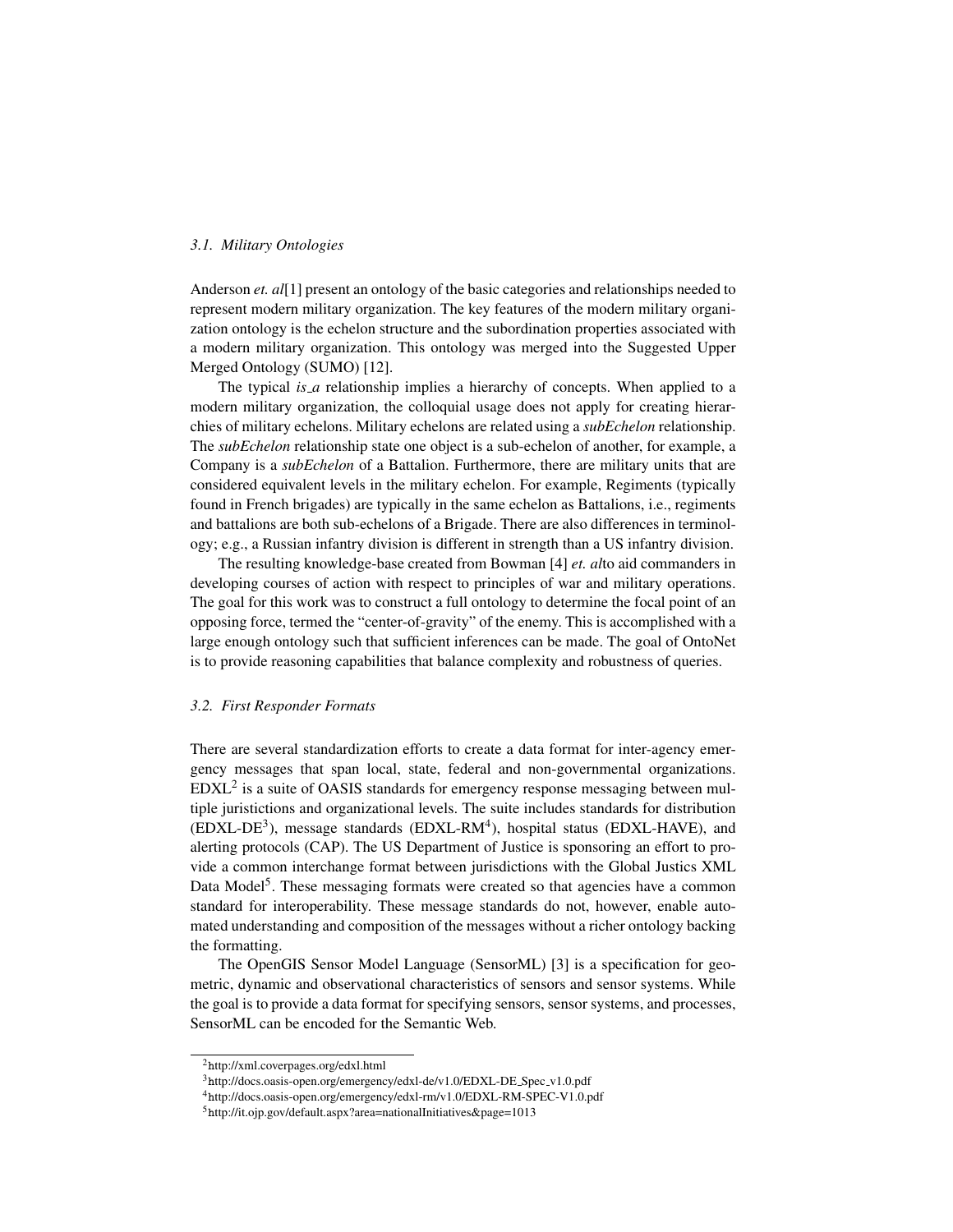#### *3.3. Sensor Network Ontologies*

The interchange formatting community is not in the dark about backing data formats with descriptive meaning. There are efforts that aim to incorporate a backing ontology or including expressivity into the data models.

Leveraging the descriptive power of ontologies in a sensor networks and systems dates dates back to 2003 with IrisNet [6]. This work envisioned heterogeneous sensors being deployed worldwide and accessed via the web. The key feature of this architecture is the ability to collect and query data received from the sensors from a single interface.

More recently, Sheh *et. al* [14] are working to combine the efforts of the Open Geospatial Consortium and the W3C's Semantic Web activities to create a Semantic Sensor Web. This integration effort adds RDF annotations to sensor data which is then consumed and visualized in a single application interface.

# 4. Methodology

This section describes the process for developing the ontologies used for OntoNet's applications. The goal is to provide an ontology that balances expressivity and complexity with a bias towards reducing expressivity (where possible) in favor of minimizing complexity. The approach to developing these ontologies roughly follows the procedures outlined by Grüninger and Fox [7] and Noy and McGuinness [13].

# *4.1. Competency Questions*

The competency questions defined in [7] and [13], provide a starting point for developing an ontology. These questions could be considered *use cases* for the application of the ontologies. The scenarios described above in Section 2 describes the application domain of the ontologies for OntoNet. From these scenarios two generic competency questions arise pertaining to the delivery of messages and the organizational structure of the source and destinations of the messages:

- Given the characteristics of the contents of the message, where should these messages be delivered?
- Given the characteristics of the host and the contents of the message, what messages should the host subscribe to?

Domain dependent, specific questions focus on the characteristics of the messages and the senders and recipients of the messages. During an operation, units at the lower echelons (*e.g.*platoons and dismounted soldiers) provide updates of their current position and status to their peers and superior units (*e.g.*battalion command). These position reports and messages are sent as multicast messages where units interested in these types of messages would subscribe to messages of this type. A corresponding competency question for battalion command to subscribe to these messages would be:

• What position reports are from my subordinate units?

Additionally, battalion command and company commanders may request to receive messages of higher priority such as those alerting of events such as ambushes or course corrections. Questions corresponding to these requests would be: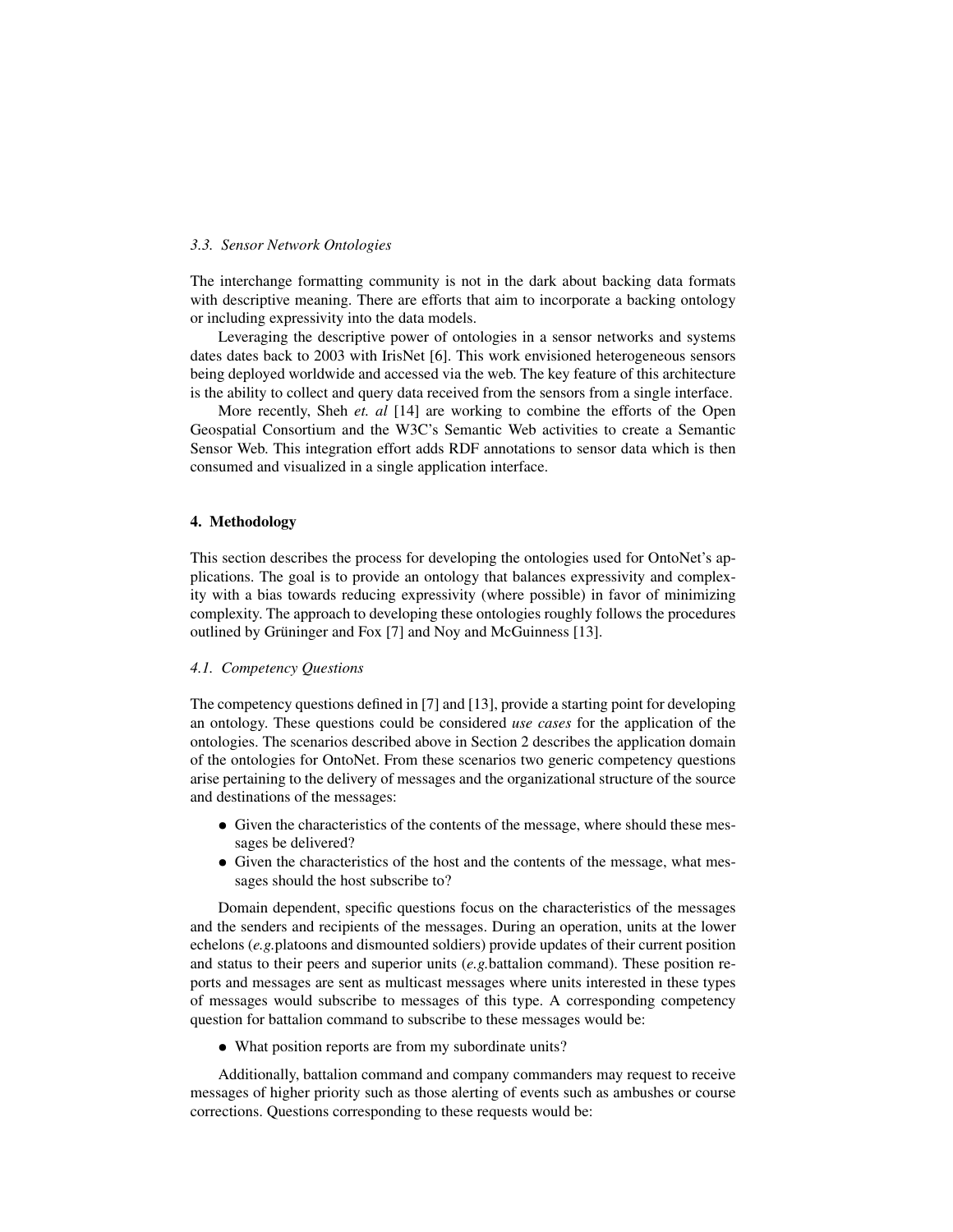- Which alert messages are about attacks on units part of the First Battalion?
- Which alert messages are about improvised explosive device detections?

The above competency questions cover subscribing to classes of messages from certain units. There are situations where a dismount soldier would issue a request for specific services such as a medevac for wounded soldiers or field maintenance on damaged vehicles. Competency questions for these situations would revolve around describing the event and the units issuing the request and the descriptions of the units at the destination.

- Which medevac units can evacuate wounded soldiers?
- What unit can provide artillery support for location X?
- What kind of unit can provide field maintenance to damaged vehicles?

From these competency questions, the ontologies developed for OntoNet will include information on different of source and destinations based on characteristics of the units such as the roles they play and their capabilities. Furthermore, the ontologies will include information on the characteristics of the messages being transmitted throughout the system.

#### *4.2. Terminology*

The classes of the ontologies in OntoNet describe the kinds of messages and the units (the source and destinations of these messages). Instances of these classes correspond to the specific entities in the applications.

Senders and receivers in the military domains correspond with units along the military hierarchy. The military mid-level ontologies in SUMO provide terms and descriptions for units in the military hierarchy including: *Division*, *Brigade*, *Battalion*, *Company-Military*, *Platoon*. The units will also have specific roles and functionality assigned to them such as infantry, mechanized , engineers, medical support, field maintenance, etc.

The messages are classified by type of message: *Orders*, *reports*, *Requests*, and *Alerts*. The properties of the messages include information about the message such as the time, the sender, and a description of the message. The descriptions of the messages are individual events such as ambush, artillery fire, wounded soldiers, evacuation requests, etc.

# 5. Ontology

The terminology used in the OntoNet ontologies leverage existing upper and mid-level ontologies: SUMO and OpenCyc<sup>6</sup>. Not only does this approach simplify development of the ontology, but it also aids in integration with other products using the same ontologies. The mid-level ontologies provide an abstract subsuming representation for the domain dependent ontologies and instances. The structure of the entire ontology advances the notion of a *background ontology* and a *specific ontology*.

The background ontology is the ontology that specifies the basic unit hierarchy and its roles. The OntoNet military ontology has the concepts, brigade, battalion, company,

<sup>6</sup>http://opencyc.org/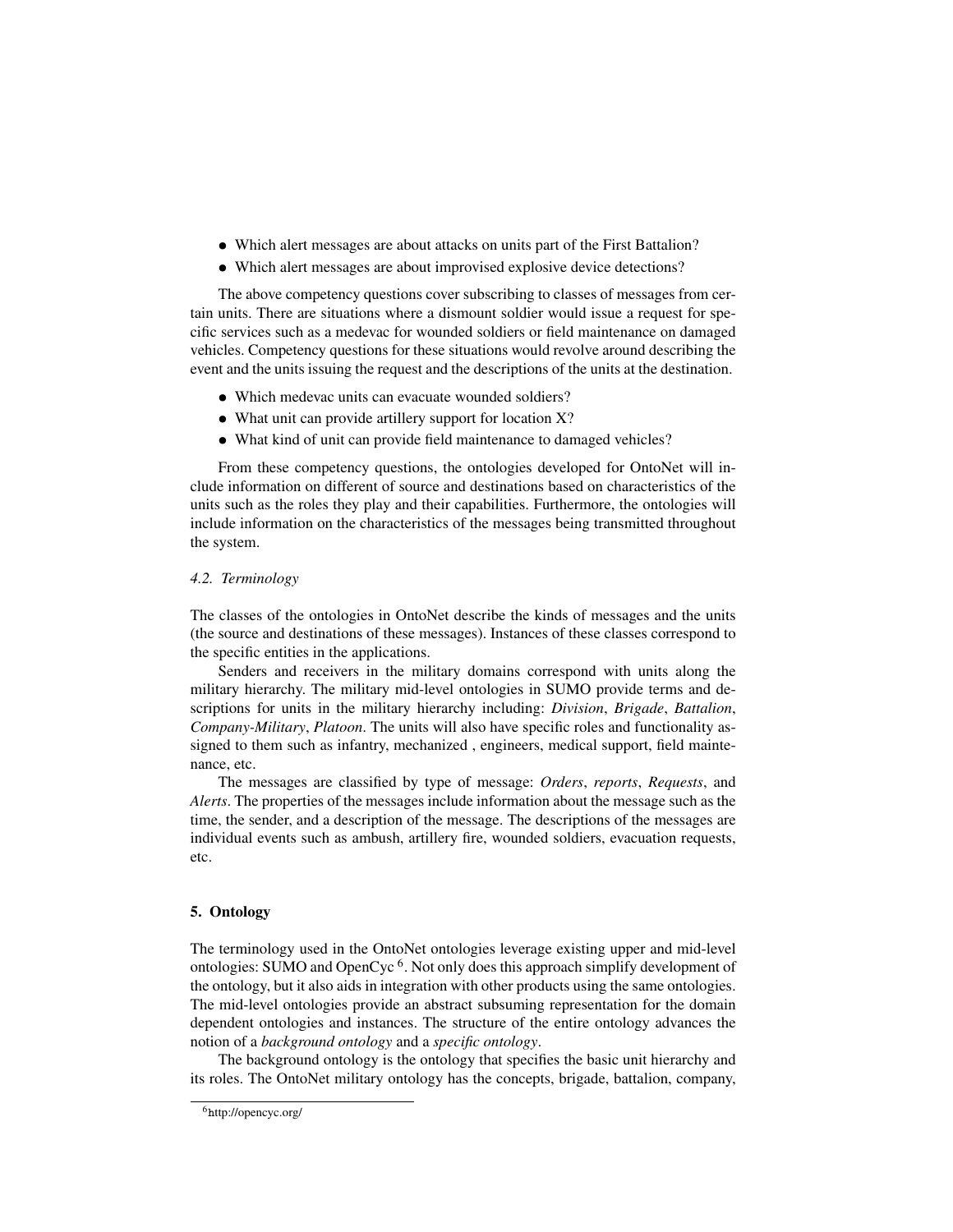platoon, squad, etc. which are subsumed by the Unit concept. This ontology is based on the military ontology incorporated into SUMO.

The specific ontology refers to the individuals and instances of units used in the application. For example, the 4th Infantry Brigade is a sub-echelon of the 7th Division, and the Medical Company is a sub-echelon of the 235 Support Battalion are instances of Brigade and Battalion.

# *5.1. Concepts and Concept Relationships.*

The unit concepts and relationships uses the ModernMilitaryOrganization ontology developed in [1] and subsequently included in SUMO. The OWL version of the SUMO defines the subEchelon as a sub property of subOrganization. The subOrganization property is classified as a TransitiveProperty in OWL. The subEchelon relationship defines a unit as a subOrganization of another.



Figure 1. The unit hierarchy

Unit Ontology: This organizational classification defines the hierarchy of the oranization based on scenario specific characteristics, *e.g.*military chain of command, communications chain of command. This characterization can be used for defining source and/or destination of messages. MilitaryUnits, depicted in Figure 1, represent the ontology of units from Division all the way down to Squad. The units are related to one another via the *subEchelon* Transitive Property.

Unit Type Ontology: This is a taxonomy of the types of units in the organization. Rather than defining the structure of communications, this type ontology is used to describe the units themselves. *e.g.*A unit can be a medical support unit in a military organization or a HazMat team for emergency responders organization.

Unit Capabilities Ontology: This ontology specifies the capabilities of units. It provides a structure for reasoning over specific capabilities of units. For example, a recon unit in a military organization can provide lazing for fire support and a medevac helicoptor can evacuate an injured person to a hospital.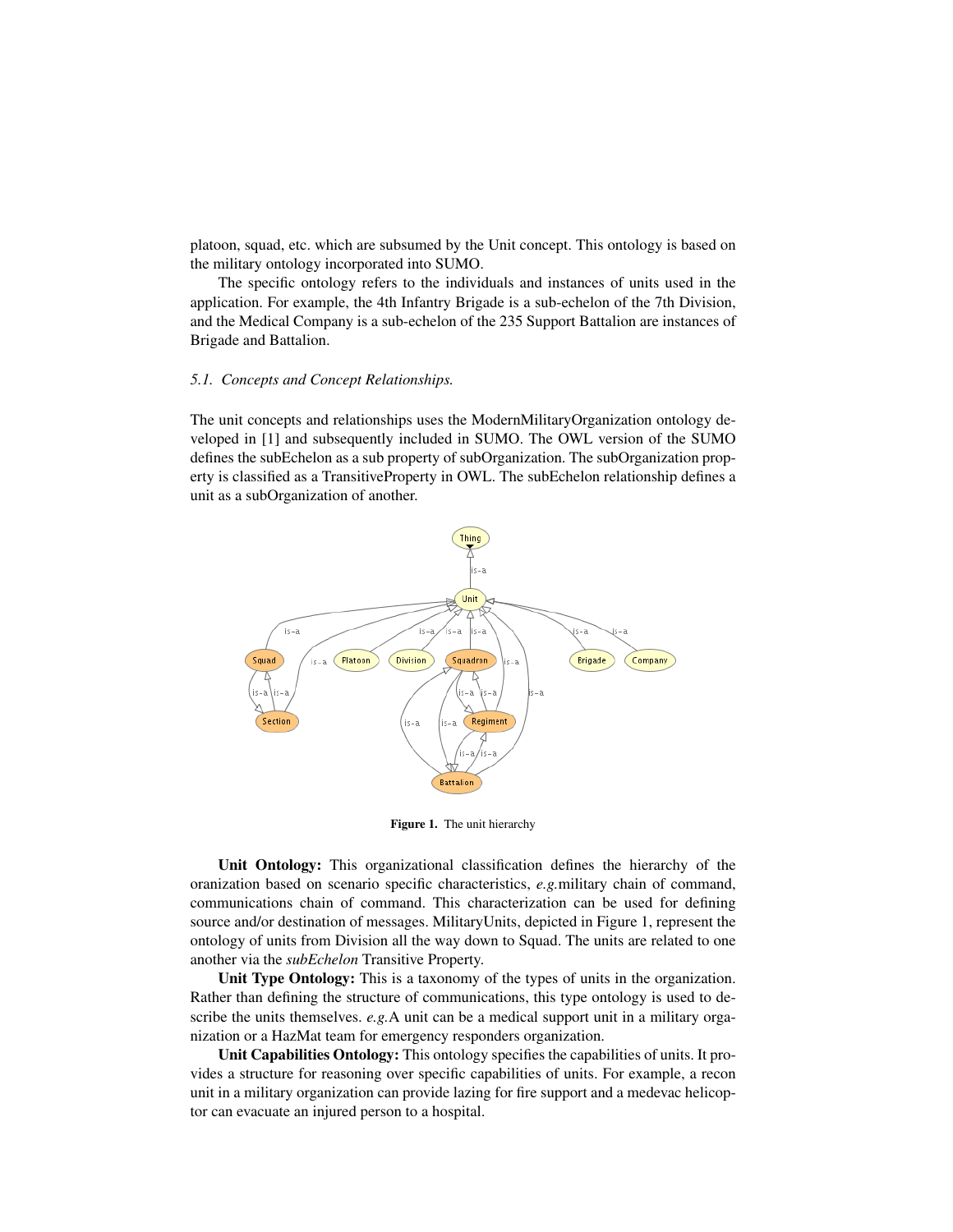

Figure 2. The message hierarchy

Message Type Ontology: This ontology describes the various types of messages sent and received in the system. For example, a request for fire or position or spot report. The classes of messages (Figure 2) are broken down into discrete and streaming messages, and further into the types of messages: Orders, Requests, and Reports.

Message Contents Ontology: This ontology describes the contents of the messages, *e.g.*position information, the CBR payloads, enemy movement events. Events are part of the message type and message contents ontologies. They describe the type of event that the message is reporting about. The messages have associated descriptions. In general, all messages will have a sender, intended receiver (if a direct message), a description of the type of message, a description of the message contents.

Messages and destinations are described in OntoNet using the Semantic Web's Resource Description Framework (RDF) [11] and Web Ontology Language (OWL) [5]. RDF is an XML syntax for first order models restricted to binary relations—labeled graphs. OWL is an RDF language for encoding ontologies, taken here as formal, machine interpretable, logical specifications of domain structure. OWL is defined by description logic [2], an object oriented subset of first order logic. Both are well documented, open standards endorsed by the World Wide Web Consortium (W3C).

#### *5.2. Queries*

With the ontology described above, we can now formally state the comptetancy questions in the form of description logic queries. As stated in previous work [10], OntoNet supports multiple matching models based on the three components: Messages, destinations, and ontologies. *Receiver querying* is the typical message model where destinations publish queries that are matched against message descriptions. An example query based on the military command and control ontologies would enable battalion headquarters to monitor the locations and status of subordinate units at the company and platoon levels. The following description matches position reports from direct subordinates, *i.e.*the companies directly below the 1-44 Battalion and not from the platoons.

 $BNPosRptQuery \equiv PosRpt \sqcap$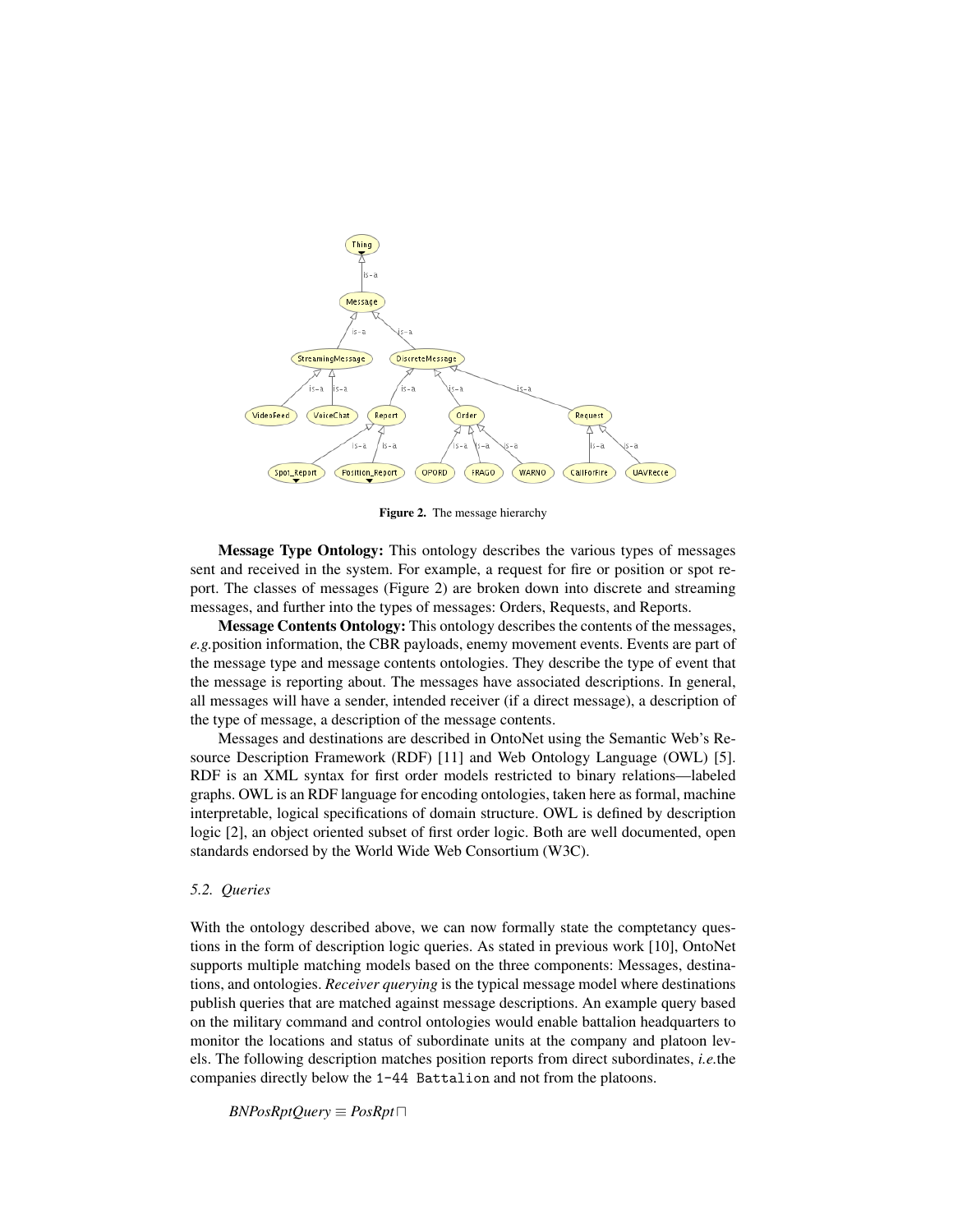∃*sender*.(*Company*u ∃*subEchelon*.{1-44 IN BN})

Battalion command units would also subscribe to Spot Report messages about various events. The most general would be subscribing to receive all Spot Reports, *i.e.*from companies as well as platoons.

 $SpotRpt_ArmoredVehicle \equiv Spot\text{.} Report$ ∃*subEchelon*.1-44 IN BN})

On the other hand, a medevac unit interested in being alerted of wounded soldiers in the field would subscribe to messages where units are attacked.

 $SpotRptAttacks \equiv Sport\vspace{-0.1em}$ *Report* $\Box$  $∃activityAbout.$ *EnemyEvent* 

Likewise, a field maintenance unit with the role of reparing and retrieving damaged vehicles is only interested in receiving Spot Reports about attacks on armored vehicles:

 $SpotRpt_A$ *rmoredVehicle*  $\equiv$  *Spot Report* $\Box$ 

∃*activityAbout*.*EnemyEvent*u

∃*sender*.(∃*hasRole*.*ArmoredArtilleryRole*)

Conversely, with *message querying* the messages have include queries that match the descriptions of the destinations. There are situations where a specific message would not be covered by a receiver query. For example, a message calling for a medevac might not be a spot report but rather, just a position report with metadata to deliver the message to units that can provide medical evacuations. The metadata describing the receiver would look like this:

*Receiver* ≡ *Unit*u ∃*hasRole*.*MedicalRole*

Likewise, specific requests would need to be delivered to units with certain capabilities. An example spot report message of a company from the 1-44 Battalion contains an alert of an ambush by the enemy. This message query states the message needs to be delivered to superior units and also units that can provide fire support.

 $FireSupportRegMsgQuery \equiv Unit \sqcap$ 

∃*hasRole*.*ArmoredArtilleryRole*

# 6. Application Examples

To demonstrate the use of the OntoNet ontologies consider the following application for Command and control during a military patrol. The command hierarchy consists of a battalion with 4 infantry companies, a reconnaissance troop, a squadron of tanks, a medical support company, and a field maintenance crew. This hierarchy is defined as a set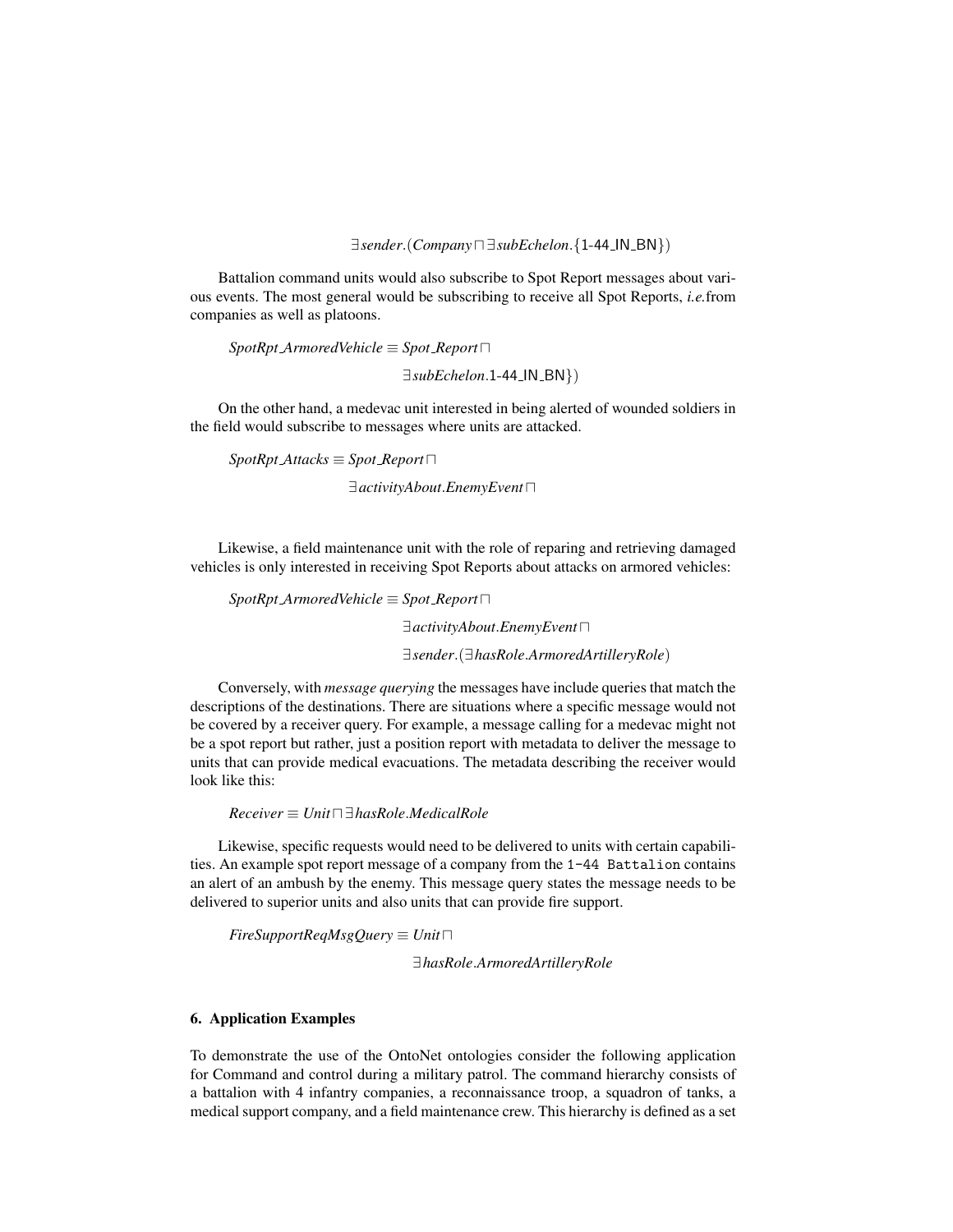```
<Battalion rdf:about="#1-44_IN_BN">
 <rdf:type rdf:resource="&owl;Thing"/>
 <subEchelon rdf:resource="#4_IBCT_US"/>
 <hasRole rdf:resource="#InfantryRole"/>
</Battalion>
```
Figure 3. An example 1-44 Infantry Battalion description.

of OWL individuals. For example, an abbreviated description of the battalion is shown in OWL in Figure 3.

During the planning phase of the operation the commander of the battalion will need to gather readiness and capabilities of units under his command. Commander constructs standing queries to be alerted of events: Spot Reports, position reports.

The support companies also construct standing queries to receive reports such, for example, the company medic request spot reports for the wounded and the field maintenance company requests spot reports for attacks on vehicles.

Once the planning is complete and the communications infrastructure is in place, the operation commences. During the patrol, the units in the field automatically send continuous status updates in the form of position reports. These updates are broadcasted to their unit commander, *e.g.*the platoons send their positions to the company leader which are combined to form a single position report for the company to be delivered to the battalion CP.

A unit will issue a Spot Report for events such as attacks or changes in course. The spot report would contain metadata describing the sender, receiver, and content of the message. The OntoNet middleware will deliver the messages to units subscribed to those message classes. The messages are also delivered to the destinations described in the receiver. An example full Spot Report of a unit being attacked is shown in Figure 4. This message will be delivered to the battalion CP, and the company medic because those units subscribed to those messages. The message is also delivered to any unit that has the role of being armored artillery as specified by the receiver property.

# 7. Conclusion

OntoNet's knowledge-based approach to message addressing and matching significantly increases the potential decoupling between message senders and receivers enabled by such middleware. This is particularly important in the target military and first responder settings, which may include many diparate components and ad hoc interactions over time. Knowledge-based reasoning does incur additional computational costs over simpler addressing schemes, but this downside is more than matched by improvements in rapid reconfiguration, system extension, and interoperability that this approach supports. Future work in OntoNet includes determining the exact extent of these costs, particularly on hardware platforms typical for these applications, and possibilities in leveraging the structure of both the core ontologies and reasoning requirements to optimize reasoning.

#### References

[1] W. Anderson and B. Peterson. An ontology of modern military organizations and their structure. In *Workshop on the IEEE Standard Upper Ontology (IJCAI01)*, 2001.